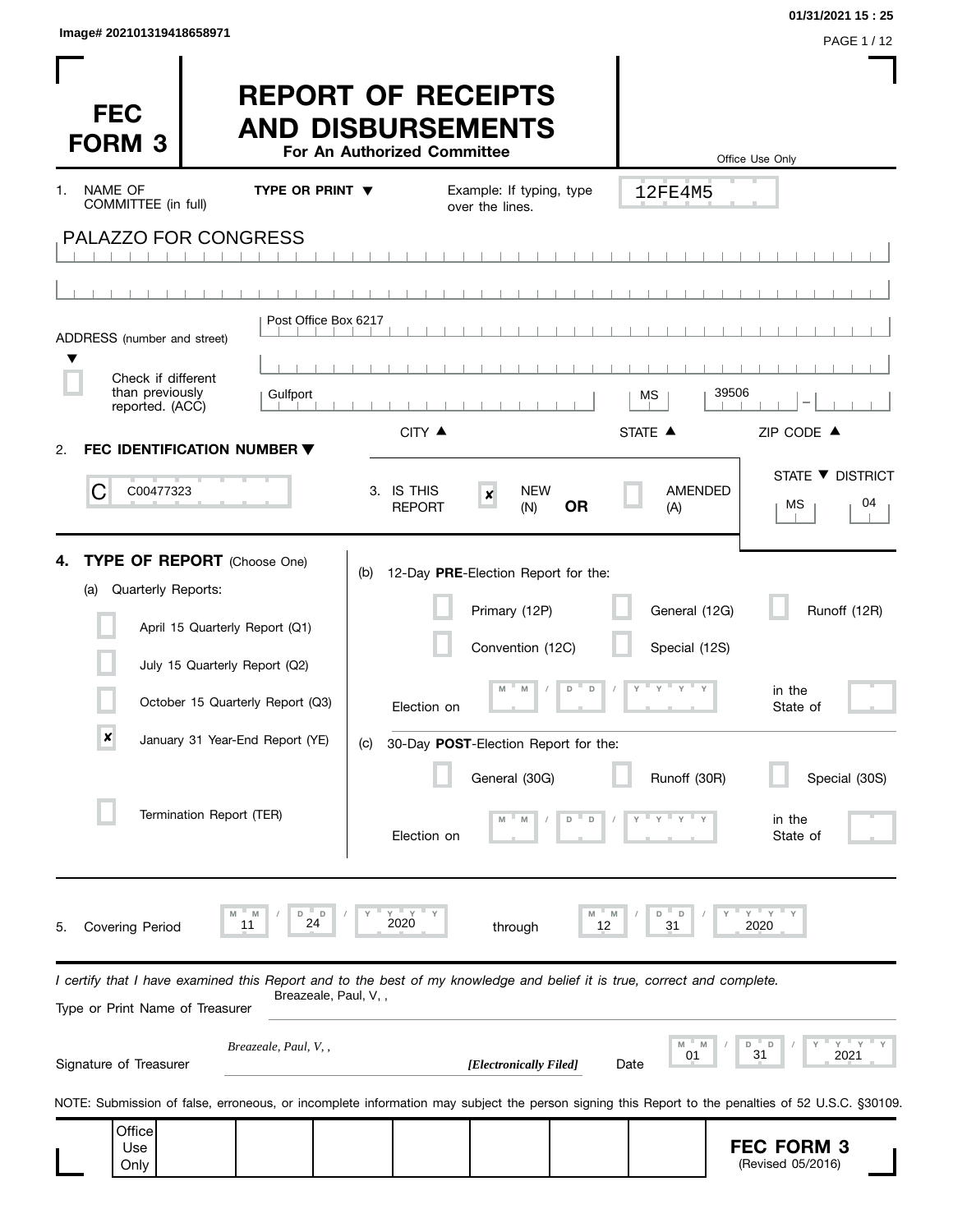|    | lmage# 202101319418658972                                                                           |                                                      |                                                  |
|----|-----------------------------------------------------------------------------------------------------|------------------------------------------------------|--------------------------------------------------|
|    | FEC Form 3 (Revised 05/2016)                                                                        | <b>SUMMARY PAGE</b><br>of Receipts and Disbursements | PAGE 2/12                                        |
|    | Write or Type Committee Name<br>PALAZZO FOR CONGRESS                                                |                                                      |                                                  |
|    | Report Covering the Period:<br>From:                                                                | $Y$ $Y$<br>M<br>D<br>D<br>24<br>2020<br>11<br>To:    | D<br>D<br>M<br>2020<br>12<br>31                  |
|    |                                                                                                     | <b>COLUMN A</b><br><b>This Period</b>                | <b>COLUMN B</b><br><b>Election Cycle-to-Date</b> |
| 6. | Net Contributions (other than loans)                                                                |                                                      |                                                  |
|    | <b>Total Contributions</b><br>(a)<br>(other than loans) (from Line 11(e))                           | 6625.00                                              | 11700.00                                         |
|    | <b>Total Contribution Refunds</b><br>(b)                                                            | 0.00                                                 | 0.00                                             |
|    | Net Contributions (other than loans)<br>(c)<br>(subtract Line 6(b) from Line 6(a))                  | 6625.00                                              | 11700.00                                         |
| 7. | Net Operating Expenditures                                                                          |                                                      |                                                  |
|    | <b>Total Operating Expenditures</b><br>(a)                                                          | 101136.38                                            | 103139.72                                        |
|    | Total Offsets to Operating<br>(b)<br>Expenditures (from Line 14)                                    | 0.00                                                 | 0.00                                             |
|    | Net Operating Expenditures<br>(c)<br>(subtract Line 7(b) from Line 7(a))                            | 101136.38                                            | 103139.72                                        |
| 8. | Cash on Hand at Close of<br>Reporting Period (from Line 27)                                         | 302028.84                                            |                                                  |
| 9. | Debts and Obligations Owed TO<br>the Committee (Itemize all on<br>Schedule C and/or Schedule D)     | 0.00                                                 |                                                  |
|    | 10. Debts and Obligations Owed BY<br>the Committee (Itemize all on<br>Schedule C and/or Schedule D) | 3448.64                                              |                                                  |

## **For further information contact:**

Federal Election Commission 999 E Street, NW Washington, DC 20463

> Toll Free 800-424-9530 Local 202-694-1100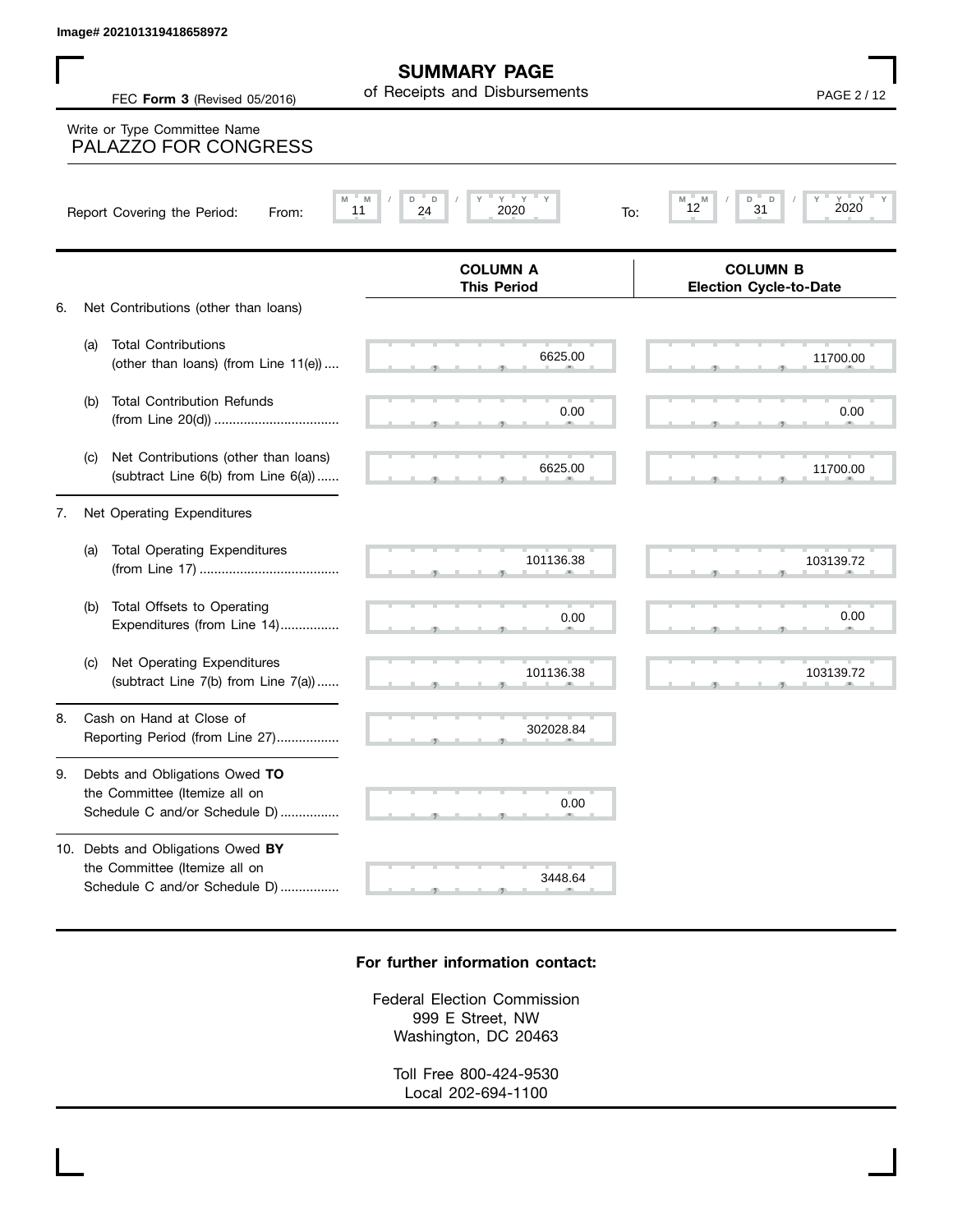| Image# 202101319418658973                                                                          |                                                         |                                                   |
|----------------------------------------------------------------------------------------------------|---------------------------------------------------------|---------------------------------------------------|
|                                                                                                    | <b>DETAILED SUMMARY PAGE</b>                            |                                                   |
| FEC Form 3 (Revised 05/2016)                                                                       | of Receipts                                             | PAGE 3/12                                         |
| Write or Type Committee Name                                                                       |                                                         |                                                   |
| <b>PALAZZO FOR CONGRESS</b>                                                                        |                                                         |                                                   |
| Report Covering the Period:<br>From:                                                               | $Y'$ $Y'$ $Y$<br>M<br>D<br>D<br>11<br>24<br>2020<br>To: | M<br>$Y = Y =$<br>M<br>D<br>D<br>31<br>2020<br>12 |
| I. RECEIPTS                                                                                        | <b>COLUMN A</b><br><b>Total This Period</b>             | <b>COLUMN B</b><br><b>Election Cycle-to-Date</b>  |
| 11. CONTRIBUTIONS (other than loans) FROM:                                                         |                                                         |                                                   |
| Individuals/Persons Other Than<br>(a)<br><b>Political Committees</b>                               |                                                         |                                                   |
| Itemized (use Schedule A)<br>(i)                                                                   | 6600.00                                                 | 8850.00                                           |
| (ii)                                                                                               | 25.00                                                   | 50.00                                             |
| (iii) TOTAL of contributions<br>from individuals                                                   | 6625.00                                                 | 8900.00                                           |
| Political Party Committees<br>(b)                                                                  | 0.00                                                    | 0.00                                              |
| <b>Other Political Committees</b><br>(c)                                                           | 0.00                                                    | 2800.00                                           |
| (d)                                                                                                | 0.00                                                    | 0.00                                              |
| TOTAL CONTRIBUTIONS<br>(e)                                                                         |                                                         |                                                   |
| (other than loans)<br>(add Lines 11(a)(iii), (b), (c), and (d))                                    | 6625.00                                                 | 11700.00                                          |
| 12. TRANSFERS FROM OTHER                                                                           |                                                         |                                                   |
| AUTHORIZED COMMITTEES                                                                              | 0.00                                                    | 0.00                                              |
| 13. LOANS:                                                                                         |                                                         |                                                   |
| Made or Guaranteed by the<br>(a)                                                                   | 0.00                                                    | 0.00                                              |
| (b)                                                                                                | 0.00                                                    | 0.00                                              |
| TOTAL LOANS<br>(c)<br>(add Lines 13(a) and (b))                                                    | 0.00                                                    | 0.00                                              |
| 14. OFFSETS TO OPERATING                                                                           |                                                         |                                                   |
| <b>EXPENDITURES</b>                                                                                |                                                         |                                                   |
| (Refunds, Rebates, etc.)                                                                           | 0.00                                                    | 0.00                                              |
| 15. OTHER RECEIPTS                                                                                 | 0.00                                                    | 0.00                                              |
| (Dividends, Interest, etc.)                                                                        |                                                         |                                                   |
| 16. TOTAL RECEIPTS (add Lines<br>11(e), 12, 13(c), 14, and 15)<br>(Carry Total to Line 24, page 4) | 6625.00                                                 | 11700.00                                          |

 $\mathbf I$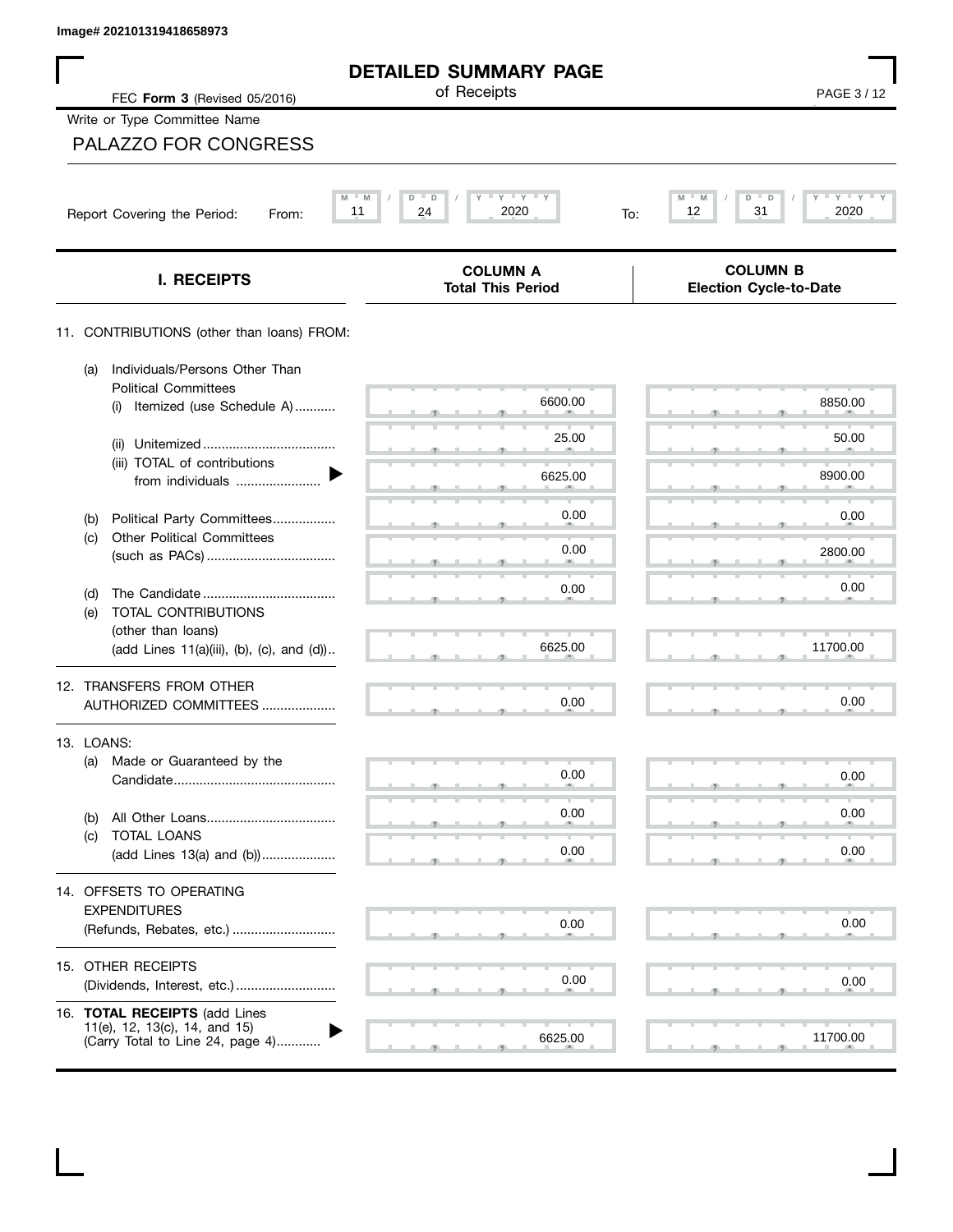**Image# 202101319418658974**

 $\mathbf{L}$ 

| FEC Form 3 (Revised 05/2016)                                                                   | <b>DETAILED SUMMARY PAGE</b><br>of Disbursements | PAGE 4 / 12                                      |
|------------------------------------------------------------------------------------------------|--------------------------------------------------|--------------------------------------------------|
| <b>II. DISBURSEMENTS</b>                                                                       | <b>COLUMN A</b><br><b>Total This Period</b>      | <b>COLUMN B</b><br><b>Election Cycle-to-Date</b> |
| 17. OPERATING EXPENDITURES                                                                     | 101136.38                                        | 103139.72                                        |
| 18. TRANSFERS TO OTHER<br>AUTHORIZED COMMITTEES                                                | 0.00                                             | 0.00                                             |
| 19. LOAN REPAYMENTS:<br>Of Loans Made or Guaranteed<br>(a)<br>by the Candidate                 | 0.00                                             | 0.00                                             |
| (b)<br>TOTAL LOAN REPAYMENTS<br>(c)<br>(add Lines 19(a) and (b))                               | 0.00<br>0.00                                     | 0.00<br>0.00                                     |
| 20. REFUNDS OF CONTRIBUTIONS TO:<br>(a) Individuals/Persons Other<br>Than Political Committees | 0.00                                             | 0.00                                             |
| Political Party Committees<br>(b)<br><b>Other Political Committees</b><br>(c)                  | 0.00<br>0.00                                     | 0.00<br>0.00                                     |
| TOTAL CONTRIBUTION REFUNDS<br>(d)<br>(add Lines 20(a), (b), and (c))                           | 0.00                                             | 0.00                                             |
| OTHER DISBURSEMENTS<br>21.                                                                     | 0.00                                             | 0.00                                             |
| 22. TOTAL DISBURSEMENTS<br>(add Lines 17, 18, 19(c), 20(d), and 21)                            | 101136.38                                        | 103139.72                                        |

## **III. CASH SUMMARY**

|                                               |  |  |  | 396540.22 |
|-----------------------------------------------|--|--|--|-----------|
|                                               |  |  |  | 6625.00   |
|                                               |  |  |  | 403165.22 |
|                                               |  |  |  | 101136.38 |
| 27. CASH ON HAND AT CLOSE OF REPORTING PERIOD |  |  |  | 302028.84 |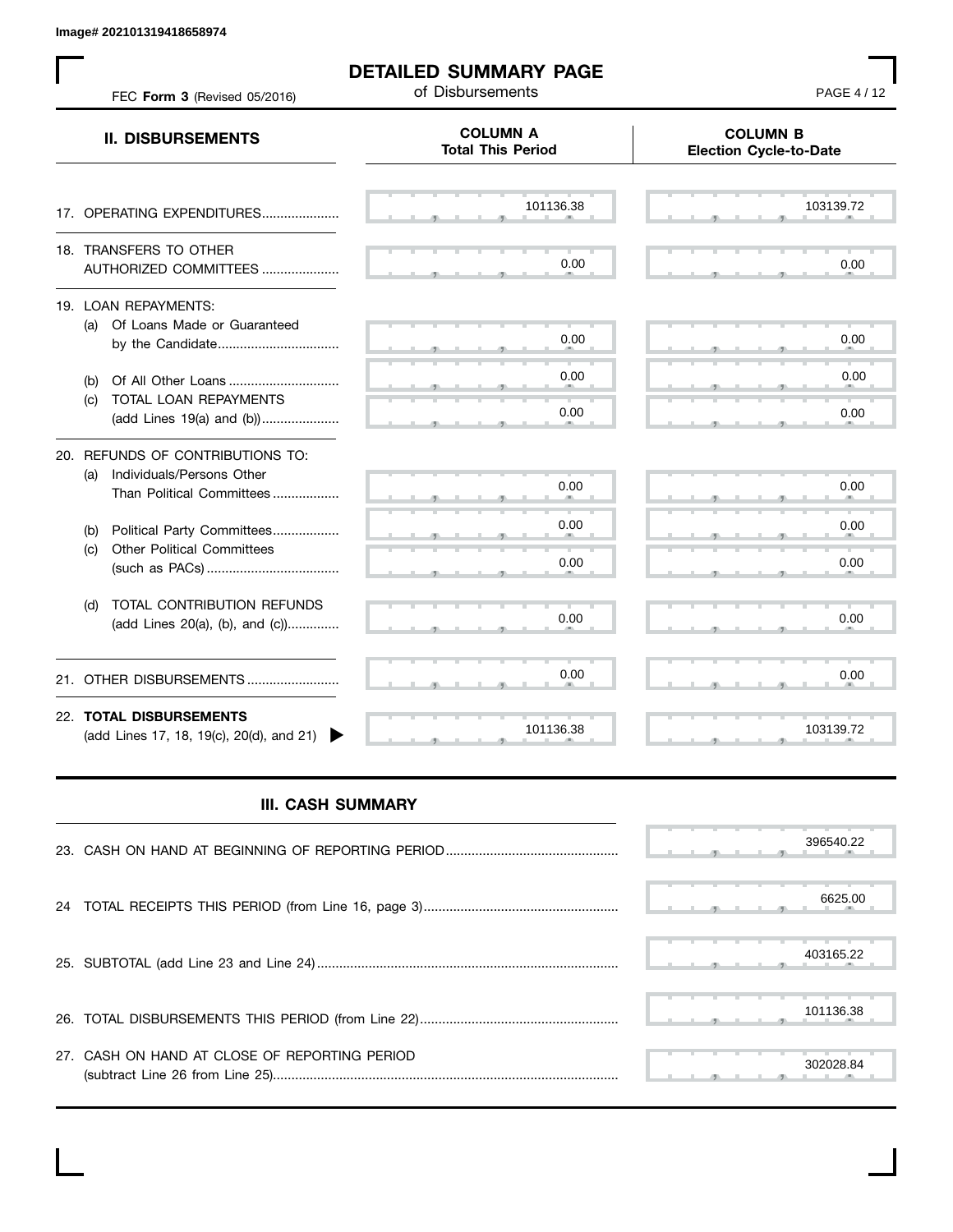|    | <b>SCHEDULE A (FEC Form 3)</b>                                                                                                             |                                                |                                                   | 5<br><b>PAGE</b><br><b>OF</b><br>FOR LINE NUMBER:<br>12                                                                                   |  |  |  |  |  |  |
|----|--------------------------------------------------------------------------------------------------------------------------------------------|------------------------------------------------|---------------------------------------------------|-------------------------------------------------------------------------------------------------------------------------------------------|--|--|--|--|--|--|
|    |                                                                                                                                            |                                                | Use separate schedule(s)                          | (check only one)                                                                                                                          |  |  |  |  |  |  |
|    | <b>ITEMIZED RECEIPTS</b>                                                                                                                   |                                                | for each category of the<br>Detailed Summary Page | $x _{11a}$<br>11 <sub>b</sub><br>11 <sub>c</sub><br>11d                                                                                   |  |  |  |  |  |  |
|    |                                                                                                                                            |                                                |                                                   | 12<br>13a<br>13 <sub>b</sub><br>14<br>15                                                                                                  |  |  |  |  |  |  |
|    |                                                                                                                                            |                                                |                                                   | Any information copied from such Reports and Statements may not be sold or used by any person for the purpose of soliciting contributions |  |  |  |  |  |  |
|    | or for commercial purposes, other than using the name and address of any political committee to solicit contributions from such committee. |                                                |                                                   |                                                                                                                                           |  |  |  |  |  |  |
|    | NAME OF COMMITTEE (In Full)                                                                                                                |                                                |                                                   |                                                                                                                                           |  |  |  |  |  |  |
|    | PALAZZO FOR CONGRESS                                                                                                                       |                                                |                                                   |                                                                                                                                           |  |  |  |  |  |  |
|    |                                                                                                                                            |                                                |                                                   |                                                                                                                                           |  |  |  |  |  |  |
|    | Full Name (Last, First, Middle Initial)                                                                                                    |                                                |                                                   |                                                                                                                                           |  |  |  |  |  |  |
| Α. | Bowman, Jeff, , ,                                                                                                                          | Date of Receipt                                |                                                   |                                                                                                                                           |  |  |  |  |  |  |
|    | Mailing Address 102 Wild Meadows                                                                                                           | $M - M$<br>$\sqrt{2}$<br>$D$ $D$<br>Y FY FY FY |                                                   |                                                                                                                                           |  |  |  |  |  |  |
|    |                                                                                                                                            |                                                |                                                   | 12<br>2020<br>14                                                                                                                          |  |  |  |  |  |  |
|    | City                                                                                                                                       | State                                          | Zip Code                                          | Transaction ID: SA11AI.38141                                                                                                              |  |  |  |  |  |  |
|    | Hattiesburg                                                                                                                                | <b>MS</b>                                      | 39402                                             |                                                                                                                                           |  |  |  |  |  |  |
|    | FEC ID number of contributing                                                                                                              |                                                |                                                   | Amount of Each Receipt this Period                                                                                                        |  |  |  |  |  |  |
|    | federal political committee.                                                                                                               | C                                              |                                                   |                                                                                                                                           |  |  |  |  |  |  |
|    |                                                                                                                                            |                                                |                                                   | 1000.00                                                                                                                                   |  |  |  |  |  |  |
|    | Name of Employer                                                                                                                           | Occupation                                     |                                                   |                                                                                                                                           |  |  |  |  |  |  |
|    | South MS Electric Power Assoc.                                                                                                             | Attorney                                       |                                                   | Memo Item                                                                                                                                 |  |  |  |  |  |  |
|    | Receipt For: 2022                                                                                                                          |                                                | Election Cycle-to-Date                            | Donation                                                                                                                                  |  |  |  |  |  |  |
|    | Primary<br>General<br>×                                                                                                                    |                                                | 1000.00                                           |                                                                                                                                           |  |  |  |  |  |  |
|    | Other (specify) $\blacktriangledown$                                                                                                       |                                                |                                                   |                                                                                                                                           |  |  |  |  |  |  |
|    |                                                                                                                                            |                                                |                                                   |                                                                                                                                           |  |  |  |  |  |  |
|    | Full Name (Last, First, Middle Initial)                                                                                                    |                                                |                                                   |                                                                                                                                           |  |  |  |  |  |  |
| В. | Johnson, Lisa, , ,                                                                                                                         |                                                |                                                   | Date of Receipt                                                                                                                           |  |  |  |  |  |  |
|    | Mailing Address P.O. Box 12004                                                                                                             |                                                |                                                   | $Y = Y = Y$<br>$M - M$<br>D<br>$\Box$                                                                                                     |  |  |  |  |  |  |
|    |                                                                                                                                            |                                                |                                                   | 2020<br>12<br>07                                                                                                                          |  |  |  |  |  |  |
|    | City                                                                                                                                       | State                                          | Zip Code                                          | Transaction ID: SA11AI.38138                                                                                                              |  |  |  |  |  |  |
|    | Jackson                                                                                                                                    | <b>MS</b>                                      | 39236                                             |                                                                                                                                           |  |  |  |  |  |  |
|    | FEC ID number of contributing                                                                                                              |                                                |                                                   | Amount of Each Receipt this Period                                                                                                        |  |  |  |  |  |  |
|    | federal political committee.                                                                                                               | C                                              |                                                   |                                                                                                                                           |  |  |  |  |  |  |
|    | Name of Employer                                                                                                                           |                                                |                                                   | 2800.00                                                                                                                                   |  |  |  |  |  |  |
|    |                                                                                                                                            | Occupation<br><b>Real Estate</b>               |                                                   |                                                                                                                                           |  |  |  |  |  |  |
|    | Real Estate Development                                                                                                                    |                                                |                                                   | Memo Item                                                                                                                                 |  |  |  |  |  |  |
|    | Receipt For: 2022                                                                                                                          |                                                | Election Cycle-to-Date                            | Contribution                                                                                                                              |  |  |  |  |  |  |
|    | Primary<br>General<br>x                                                                                                                    |                                                | 2800.00                                           |                                                                                                                                           |  |  |  |  |  |  |
|    | Other (specify) $\blacktriangledown$                                                                                                       |                                                |                                                   |                                                                                                                                           |  |  |  |  |  |  |
|    | Full Name (Last, First, Middle Initial)                                                                                                    |                                                |                                                   |                                                                                                                                           |  |  |  |  |  |  |
|    | Johnson, Michael, , E,                                                                                                                     |                                                |                                                   | Date of Receipt                                                                                                                           |  |  |  |  |  |  |
| C. | Mailing Address P.O. Box 12004                                                                                                             |                                                |                                                   |                                                                                                                                           |  |  |  |  |  |  |
|    |                                                                                                                                            |                                                |                                                   | $M - M$<br>$Y - Y - Y$<br>D<br>$\blacksquare$<br>12<br>2020<br>07                                                                         |  |  |  |  |  |  |
|    | City                                                                                                                                       | State                                          | Zip Code                                          |                                                                                                                                           |  |  |  |  |  |  |
|    | Jackson                                                                                                                                    | <b>MS</b>                                      | 39236                                             | Transaction ID: SA11AI.38136                                                                                                              |  |  |  |  |  |  |
|    |                                                                                                                                            |                                                |                                                   |                                                                                                                                           |  |  |  |  |  |  |
|    | FEC ID number of contributing<br>federal political committee.                                                                              | C                                              |                                                   | Amount of Each Receipt this Period                                                                                                        |  |  |  |  |  |  |
|    |                                                                                                                                            |                                                |                                                   |                                                                                                                                           |  |  |  |  |  |  |
|    | Name of Employer                                                                                                                           | Occupation                                     |                                                   | 2800.00                                                                                                                                   |  |  |  |  |  |  |
|    | Real Estate Development                                                                                                                    | <b>Real Estate</b>                             |                                                   |                                                                                                                                           |  |  |  |  |  |  |
|    | Receipt For: 2022                                                                                                                          |                                                | Election Cycle-to-Date                            | Memo Item                                                                                                                                 |  |  |  |  |  |  |
|    | Primary<br>General<br>$\boldsymbol{x}$                                                                                                     |                                                |                                                   | Contribution                                                                                                                              |  |  |  |  |  |  |
|    | Other (specify) $\blacktriangledown$                                                                                                       |                                                | 2800.00                                           |                                                                                                                                           |  |  |  |  |  |  |
|    |                                                                                                                                            |                                                |                                                   |                                                                                                                                           |  |  |  |  |  |  |
|    |                                                                                                                                            |                                                |                                                   |                                                                                                                                           |  |  |  |  |  |  |
|    |                                                                                                                                            |                                                |                                                   | 6600.00                                                                                                                                   |  |  |  |  |  |  |
|    |                                                                                                                                            |                                                |                                                   |                                                                                                                                           |  |  |  |  |  |  |
|    |                                                                                                                                            |                                                |                                                   | 6600.00                                                                                                                                   |  |  |  |  |  |  |
|    |                                                                                                                                            |                                                |                                                   |                                                                                                                                           |  |  |  |  |  |  |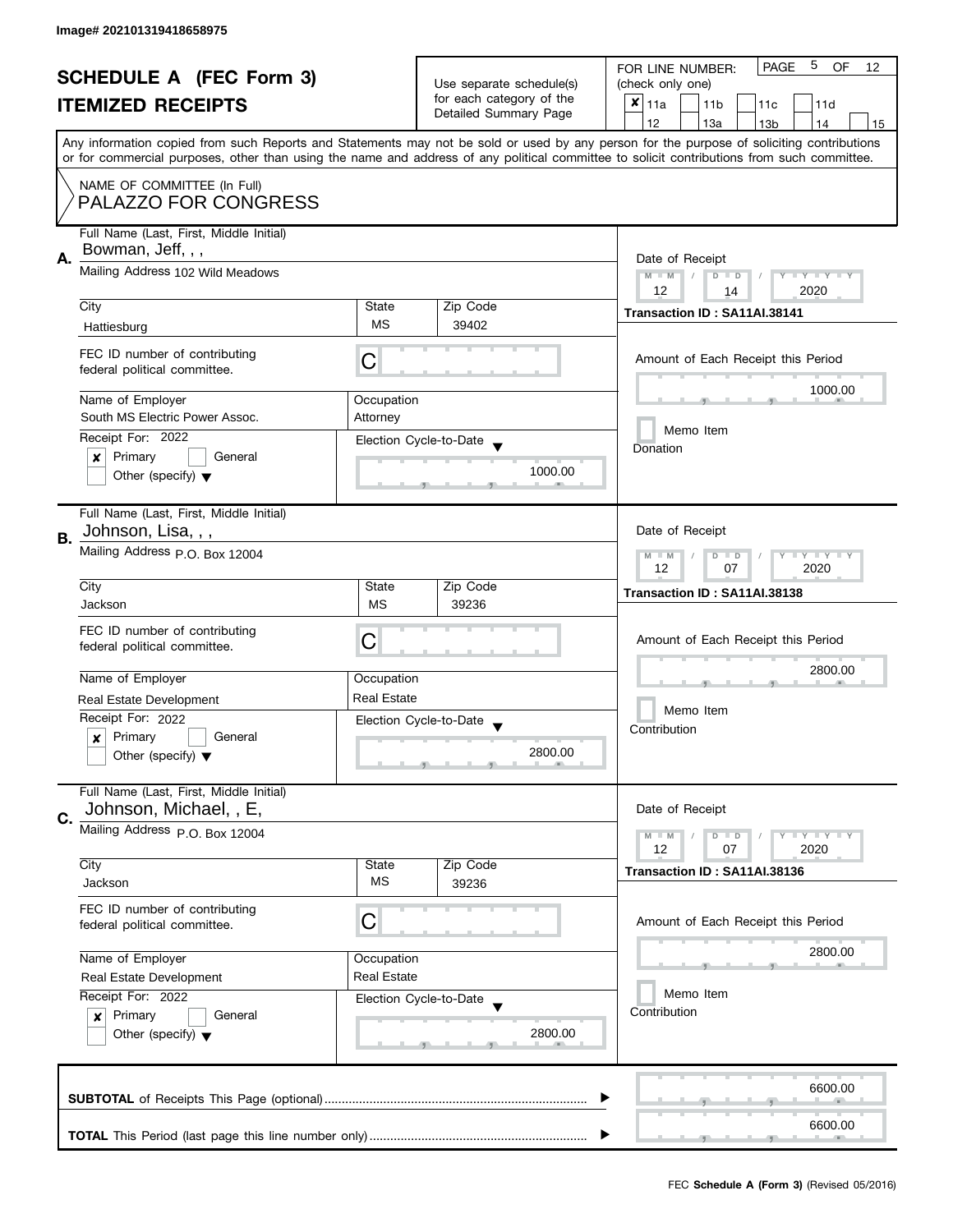| <b>SCHEDULE B (FEC Form 3)</b><br><b>ITEMIZED DISBURSEMENTS</b><br>Any information copied from such Reports and Statements may not be sold or used by any person for the purpose of soliciting contributions<br>or for commercial purposes, other than using the name and address of any political committee to solicit contributions from such committee. |                                                                                         |                                           |                                                                                                                   |                                                                           |      | Use separate schedule(s)<br>for each category of the<br>Detailed Summary Page |                   | 12<br>6<br>OF<br><b>PAGE</b><br>FOR LINE NUMBER:<br>(check only one)<br>$\boldsymbol{x}$<br>17<br>18<br>19a<br>19 <sub>b</sub><br>20 <sub>b</sub><br>20 <sub>c</sub><br>21<br>20a |
|------------------------------------------------------------------------------------------------------------------------------------------------------------------------------------------------------------------------------------------------------------------------------------------------------------------------------------------------------------|-----------------------------------------------------------------------------------------|-------------------------------------------|-------------------------------------------------------------------------------------------------------------------|---------------------------------------------------------------------------|------|-------------------------------------------------------------------------------|-------------------|-----------------------------------------------------------------------------------------------------------------------------------------------------------------------------------|
|                                                                                                                                                                                                                                                                                                                                                            | NAME OF COMMITTEE (In Full)                                                             | PALAZZO FOR CONGRESS                      |                                                                                                                   |                                                                           |      |                                                                               |                   |                                                                                                                                                                                   |
|                                                                                                                                                                                                                                                                                                                                                            | Full Name (Last, First, Middle Initial)                                                 | A. AGJ Systems & Networks                 | Date of Disbursement<br>$M - M$<br>$\bot$ $\gamma$ $\bot$ $\gamma$ $\bot$ $\gamma$<br>$D$ $D$<br>12<br>15<br>2020 |                                                                           |      |                                                                               |                   |                                                                                                                                                                                   |
|                                                                                                                                                                                                                                                                                                                                                            | Mailing Address 14257 Dedeaux Rd<br>City                                                | Suite A                                   |                                                                                                                   |                                                                           |      |                                                                               |                   |                                                                                                                                                                                   |
|                                                                                                                                                                                                                                                                                                                                                            | Gulfport<br>Purpose of Disbursement                                                     |                                           |                                                                                                                   | МS                                                                        |      | 39503                                                                         |                   | <b>FEC Identification Number</b><br>С                                                                                                                                             |
|                                                                                                                                                                                                                                                                                                                                                            | Computer and Internet<br>Candidate Name                                                 |                                           |                                                                                                                   |                                                                           |      |                                                                               | Category/         | Amount of Each Disbursement this Period                                                                                                                                           |
|                                                                                                                                                                                                                                                                                                                                                            | Office Sought:                                                                          | House<br>Senate<br>President              |                                                                                                                   | Disbursement For: 2020<br>Primary<br>Other (specify) $\blacktriangledown$ | x    | General                                                                       | Type              | 219.88<br><u>______</u><br>Transaction ID: SB17.38090<br>Memo Item                                                                                                                |
|                                                                                                                                                                                                                                                                                                                                                            | State:<br>Full Name (Last, First, Middle Initial)                                       | District:                                 |                                                                                                                   |                                                                           |      |                                                                               |                   |                                                                                                                                                                                   |
| <b>B.</b>                                                                                                                                                                                                                                                                                                                                                  | <b>American Express</b><br>Mailing Address P.O. Box 650448                              |                                           |                                                                                                                   |                                                                           |      |                                                                               |                   | Date of Disbursement<br>$Y$ $Y$ $Y$<br>$D =$<br>$\mathsf D$<br>Y<br>M<br>M<br>27<br>2020<br>11                                                                                    |
|                                                                                                                                                                                                                                                                                                                                                            | City<br>Dallas                                                                          |                                           |                                                                                                                   | <b>State</b><br>TX                                                        |      | Zip Code<br>75265                                                             |                   | <b>FEC Identification Number</b>                                                                                                                                                  |
|                                                                                                                                                                                                                                                                                                                                                            | Purpose of Disbursement<br><b>Credit Card Payment</b>                                   |                                           |                                                                                                                   |                                                                           |      |                                                                               |                   | С                                                                                                                                                                                 |
|                                                                                                                                                                                                                                                                                                                                                            | Candidate Name                                                                          |                                           |                                                                                                                   |                                                                           |      |                                                                               | Category/<br>Type | Amount of Each Disbursement this Period                                                                                                                                           |
|                                                                                                                                                                                                                                                                                                                                                            | Office Sought:<br>State:                                                                | House<br>Senate<br>President<br>District: |                                                                                                                   | Disbursement For:<br>Primary<br>Other (specify) $\blacktriangledown$      | 2020 | General<br>×                                                                  |                   | 2615.38<br>- 92<br>Transaction ID: SB17.38093<br>Memo Item                                                                                                                        |
|                                                                                                                                                                                                                                                                                                                                                            | Full Name (Last, First, Middle Initial)                                                 | c. AMEX Wireless Phone Svc Credit         |                                                                                                                   |                                                                           |      |                                                                               |                   | Date of Disbursement<br>" γ " γ " γ                                                                                                                                               |
|                                                                                                                                                                                                                                                                                                                                                            | Mailing Address P.O. Box 650448                                                         |                                           |                                                                                                                   |                                                                           |      |                                                                               |                   | M<br>D =<br>D<br>M<br>11<br>27<br>2020                                                                                                                                            |
|                                                                                                                                                                                                                                                                                                                                                            | City<br>Dallas                                                                          |                                           |                                                                                                                   | <b>State</b><br>ТX                                                        |      | Zip Code<br>75202                                                             |                   | FEC Identification Number                                                                                                                                                         |
|                                                                                                                                                                                                                                                                                                                                                            | Purpose of Disbursement<br>Wireless phone service credit<br>Candidate Name<br>Category/ |                                           |                                                                                                                   |                                                                           |      |                                                                               |                   | С<br>Amount of Each Disbursement this Period                                                                                                                                      |
| Office Sought:<br>Disbursement For: 2020<br>House                                                                                                                                                                                                                                                                                                          |                                                                                         |                                           |                                                                                                                   |                                                                           |      |                                                                               | Type              | – 20.00                                                                                                                                                                           |
|                                                                                                                                                                                                                                                                                                                                                            | State:                                                                                  | Senate<br>President<br>District:          |                                                                                                                   | Primary<br>Other (specify)                                                | ×    | General                                                                       |                   | Transaction ID: SB17.38093.2<br>×<br>Memo Item                                                                                                                                    |
|                                                                                                                                                                                                                                                                                                                                                            |                                                                                         |                                           | 2835.26                                                                                                           |                                                                           |      |                                                                               |                   |                                                                                                                                                                                   |
|                                                                                                                                                                                                                                                                                                                                                            |                                                                                         |                                           |                                                                                                                   |                                                                           |      |                                                                               |                   |                                                                                                                                                                                   |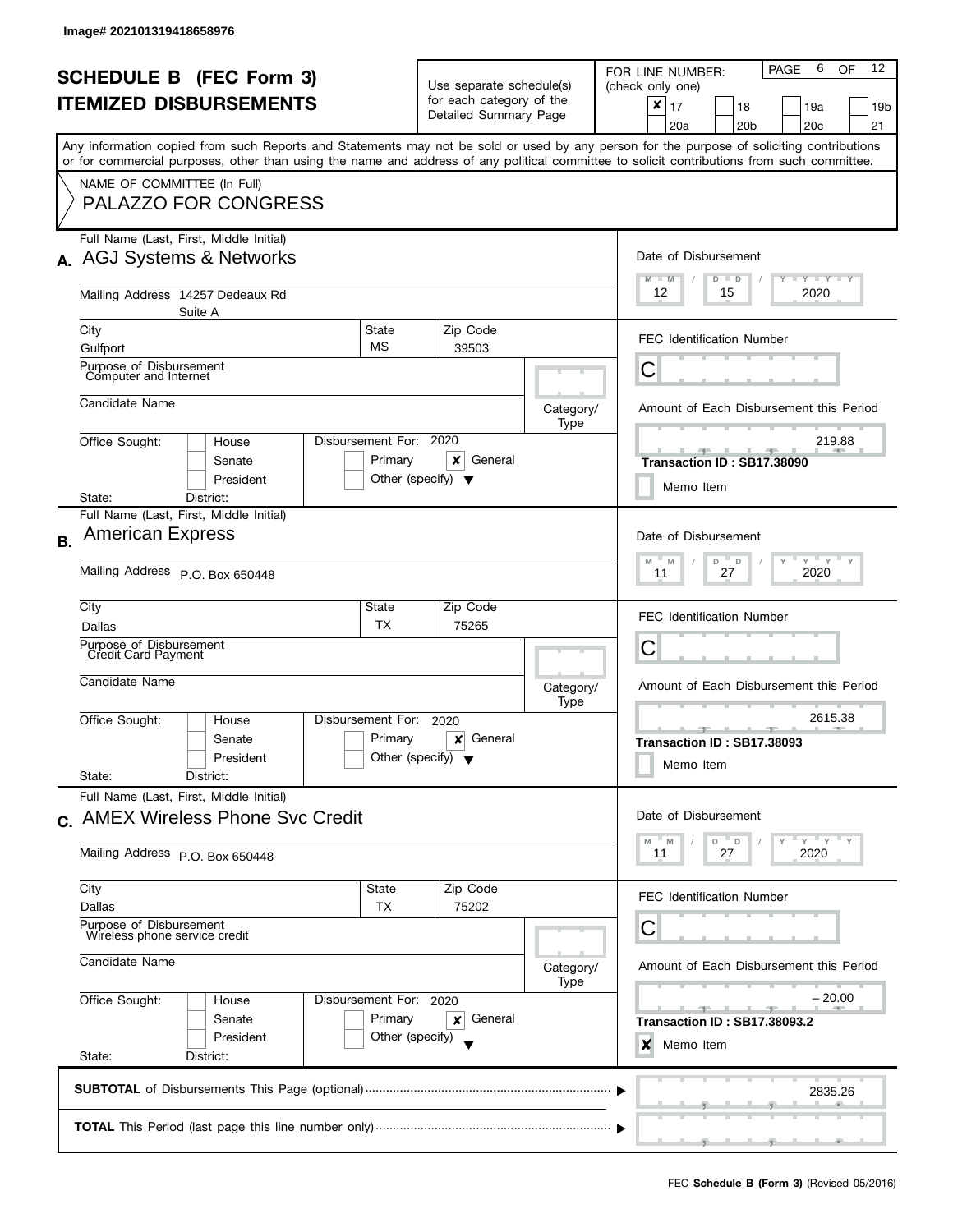|                | <b>SCHEDULE B (FEC Form 3)</b><br><b>ITEMIZED DISBURSEMENTS</b><br>Any information copied from such Reports and Statements may not be sold or used by any person for the purpose of soliciting contributions<br>or for commercial purposes, other than using the name and address of any political committee to solicit contributions from such committee. |                                                               | Use separate schedule(s)<br>for each category of the<br>Detailed Summary Page |                                         | $\overline{7}$<br>12<br>OF<br><b>PAGE</b><br>FOR LINE NUMBER:<br>(check only one)<br>$\boldsymbol{x}$<br>17<br>18<br>19a<br>19b<br>20a<br>20 <sub>b</sub><br>20c<br>21 |  |  |
|----------------|------------------------------------------------------------------------------------------------------------------------------------------------------------------------------------------------------------------------------------------------------------------------------------------------------------------------------------------------------------|---------------------------------------------------------------|-------------------------------------------------------------------------------|-----------------------------------------|------------------------------------------------------------------------------------------------------------------------------------------------------------------------|--|--|
|                | NAME OF COMMITTEE (In Full)<br><b>PALAZZO FOR CONGRESS</b>                                                                                                                                                                                                                                                                                                 |                                                               |                                                                               |                                         |                                                                                                                                                                        |  |  |
| A.             | Full Name (Last, First, Middle Initial)<br><b>Createsend.com Emails</b>                                                                                                                                                                                                                                                                                    | Date of Disbursement<br>$M - M$<br><b>LY LY LY</b><br>$D$ $D$ |                                                                               |                                         |                                                                                                                                                                        |  |  |
|                | Mailing Address Suite 404 3-5 Stapleton Ave.<br>Sutherland<br>State<br>City                                                                                                                                                                                                                                                                                |                                                               | 11<br>27<br>2020                                                              |                                         |                                                                                                                                                                        |  |  |
|                | New South Wales 2232<br>Purpose of Disbursement                                                                                                                                                                                                                                                                                                            | ZZ                                                            | Zip Code<br>00000                                                             |                                         | <b>FEC Identification Number</b><br>Ĉ                                                                                                                                  |  |  |
|                | <b>Professional Fees</b><br>Candidate Name                                                                                                                                                                                                                                                                                                                 |                                                               |                                                                               | Category/                               | Amount of Each Disbursement this Period                                                                                                                                |  |  |
|                | Office Sought:<br>House                                                                                                                                                                                                                                                                                                                                    | Disbursement For: 2020                                        |                                                                               | Type                                    | 264.67                                                                                                                                                                 |  |  |
|                | Senate<br>President                                                                                                                                                                                                                                                                                                                                        | Primary<br>Other (specify) $\blacktriangledown$               | x<br>General                                                                  |                                         | <b>Transaction ID: SB17.38093.8</b><br>X<br>Memo Item                                                                                                                  |  |  |
|                | District:<br>State:<br>Full Name (Last, First, Middle Initial)                                                                                                                                                                                                                                                                                             |                                                               |                                                                               |                                         |                                                                                                                                                                        |  |  |
| В.             | Marina Cantina<br>Mailing Address 8813 Lorraine Road                                                                                                                                                                                                                                                                                                       |                                                               |                                                                               |                                         | Date of Disbursement<br>$Y$ $Y$ $Y$<br>M<br>M<br>D<br>$\mathsf D$<br>27<br>2020<br>11                                                                                  |  |  |
|                | City                                                                                                                                                                                                                                                                                                                                                       | State                                                         | Zip Code                                                                      |                                         |                                                                                                                                                                        |  |  |
|                | Gulfport                                                                                                                                                                                                                                                                                                                                                   | <b>MS</b>                                                     | 39503                                                                         |                                         | <b>FEC Identification Number</b>                                                                                                                                       |  |  |
|                | Purpose of Disbursement<br>Meals                                                                                                                                                                                                                                                                                                                           |                                                               |                                                                               |                                         | С                                                                                                                                                                      |  |  |
|                | Candidate Name                                                                                                                                                                                                                                                                                                                                             |                                                               |                                                                               | Category/<br>Type                       | Amount of Each Disbursement this Period                                                                                                                                |  |  |
|                | Disbursement For:<br>Office Sought:<br>House<br>Senate<br>President<br>State:<br>District:                                                                                                                                                                                                                                                                 | Primary<br>Other (specify) $\blacktriangledown$               | 2020<br>General<br>×                                                          |                                         | 261.80<br><b>Transaction ID: SB17.38093.24</b><br>×<br>Memo Item                                                                                                       |  |  |
|                | Full Name (Last, First, Middle Initial)                                                                                                                                                                                                                                                                                                                    |                                                               |                                                                               |                                         | Date of Disbursement                                                                                                                                                   |  |  |
| $\mathbf{C}$ . | Breazeale, Saunders & O'Neil, Ltd<br>Mailing Address Post Office Box 80                                                                                                                                                                                                                                                                                    |                                                               |                                                                               |                                         | $Y'$ $Y'$<br>D<br>D<br>M<br>M<br>15<br>2020<br>12                                                                                                                      |  |  |
|                | City<br>Jackson                                                                                                                                                                                                                                                                                                                                            | State<br>MS                                                   | Zip Code<br>39205                                                             |                                         | <b>FEC Identification Number</b>                                                                                                                                       |  |  |
|                | Purpose of Disbursement<br>Professional Fees                                                                                                                                                                                                                                                                                                               |                                                               | С                                                                             |                                         |                                                                                                                                                                        |  |  |
|                | Candidate Name                                                                                                                                                                                                                                                                                                                                             |                                                               | Category/<br>Type                                                             | Amount of Each Disbursement this Period |                                                                                                                                                                        |  |  |
|                | Office Sought:<br>House<br>Senate                                                                                                                                                                                                                                                                                                                          | Disbursement For: 2020<br>Primary                             | General<br>×                                                                  |                                         | 19903.75<br>$-1$<br>$\rightarrow$<br>Transaction ID: SB17.38085                                                                                                        |  |  |
|                | President<br>Other (specify)<br>State:<br>District:                                                                                                                                                                                                                                                                                                        | Memo Item                                                     |                                                                               |                                         |                                                                                                                                                                        |  |  |
|                |                                                                                                                                                                                                                                                                                                                                                            |                                                               |                                                                               |                                         | 19903.75                                                                                                                                                               |  |  |
|                |                                                                                                                                                                                                                                                                                                                                                            |                                                               |                                                                               |                                         |                                                                                                                                                                        |  |  |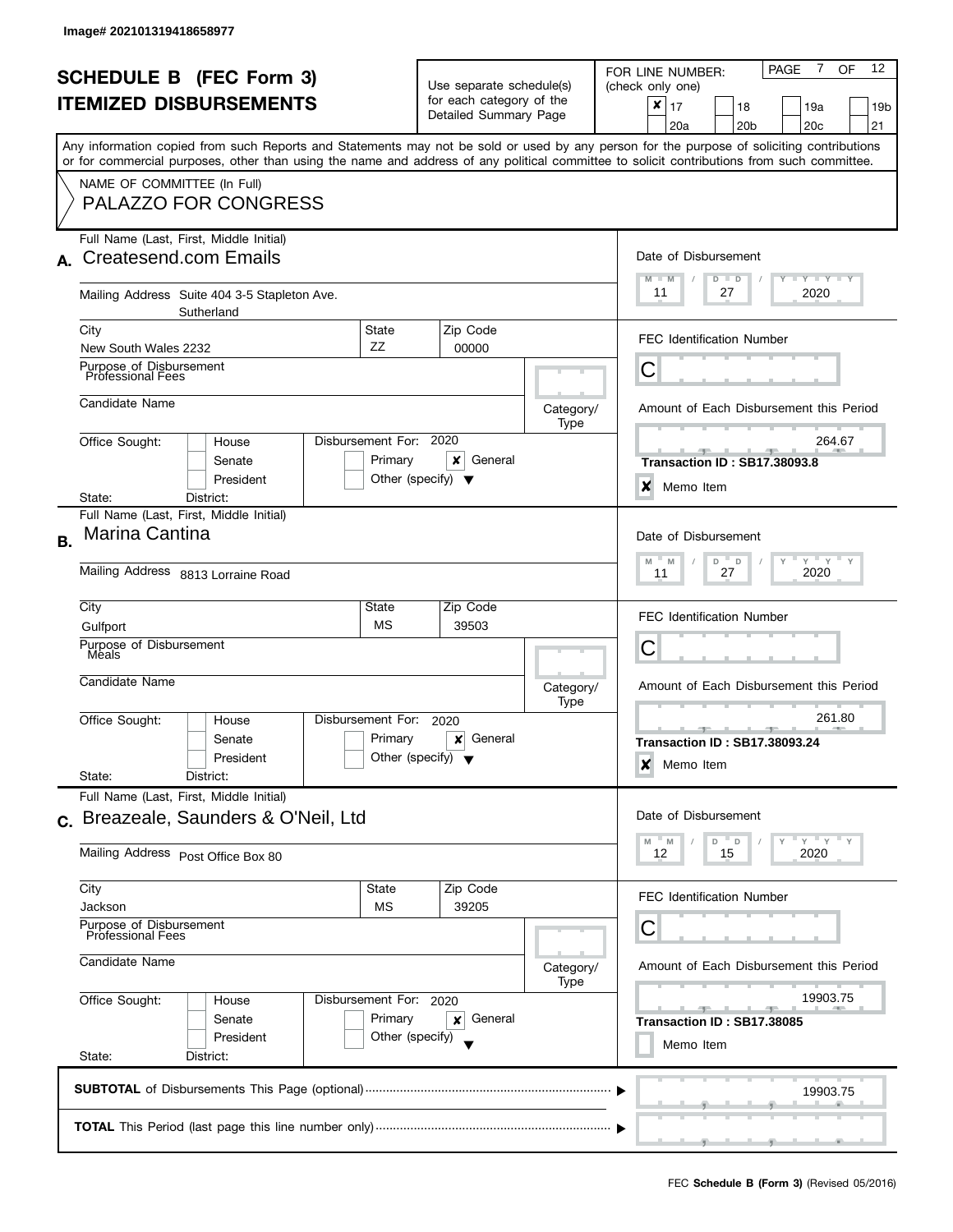|    | <b>SCHEDULE B (FEC Form 3)</b><br><b>ITEMIZED DISBURSEMENTS</b>                                                                                                                                                                                                                                                                                       |                                                                                   | Use separate schedule(s)<br>for each category of the<br>Detailed Summary Page    |                   | 8<br>12<br>OF<br>PAGE<br>FOR LINE NUMBER:<br>(check only one)<br>$\pmb{\times}$<br>17<br>19a<br>18<br>19b<br>20a<br>20 <sub>b</sub><br>20c<br>21 |
|----|-------------------------------------------------------------------------------------------------------------------------------------------------------------------------------------------------------------------------------------------------------------------------------------------------------------------------------------------------------|-----------------------------------------------------------------------------------|----------------------------------------------------------------------------------|-------------------|--------------------------------------------------------------------------------------------------------------------------------------------------|
|    | Any information copied from such Reports and Statements may not be sold or used by any person for the purpose of soliciting contributions<br>or for commercial purposes, other than using the name and address of any political committee to solicit contributions from such committee.<br>NAME OF COMMITTEE (In Full)<br><b>PALAZZO FOR CONGRESS</b> |                                                                                   |                                                                                  |                   |                                                                                                                                                  |
| А. | Full Name (Last, First, Middle Initial)<br><b>GM Financial Leasing</b><br>Mailing Address 75 Remittance Drive, Ste 1738                                                                                                                                                                                                                               | Date of Disbursement<br>$T - Y = Y - Y$<br>$M - M$<br>$D$ $D$<br>12<br>09<br>2020 |                                                                                  |                   |                                                                                                                                                  |
|    | City<br>Chicago<br>Purpose of Disbursement<br>Auto Lease                                                                                                                                                                                                                                                                                              | State<br>IL.                                                                      | Zip Code<br>60675                                                                |                   | <b>FEC Identification Number</b><br>Ĉ                                                                                                            |
|    | Candidate Name<br>Disbursement For: 2022<br>Office Sought:<br>House                                                                                                                                                                                                                                                                                   |                                                                                   |                                                                                  | Category/<br>Type | Amount of Each Disbursement this Period<br>1239.25                                                                                               |
|    | Senate<br>x<br>President<br>District:<br>State:                                                                                                                                                                                                                                                                                                       | Primary<br>Other (specify) $\blacktriangledown$                                   | General                                                                          |                   | Transaction ID: SB17.38091<br>Memo Item                                                                                                          |
| Β. | Full Name (Last, First, Middle Initial)<br>Gulf coast Center For Non Violence Inc.<br>Mailing Address P.O. Box 333                                                                                                                                                                                                                                    |                                                                                   |                                                                                  |                   | Date of Disbursement<br>$Y$ $Y$ $Y$<br>M<br>$D$ $D$<br>M<br>$\mathsf{Y}$<br>15<br>2020<br>12                                                     |
|    | City<br>Biloxi<br>Purpose of Disbursement<br>Donation                                                                                                                                                                                                                                                                                                 | State<br><b>MS</b>                                                                | Zip Code<br>39533                                                                |                   | <b>FEC Identification Number</b><br>С                                                                                                            |
|    | Candidate Name<br>Disbursement For:<br>Office Sought:<br>House<br>Senate<br>x<br>President<br>State:<br>District:                                                                                                                                                                                                                                     | Primary<br>Other (specify) $\blacktriangledown$                                   | 2022<br>General                                                                  | Category/<br>Type | Amount of Each Disbursement this Period<br>500.00<br><u>.</u><br>Transaction ID: SB17.38086<br>Memo Item                                         |
|    | Full Name (Last, First, Middle Initial)<br>c. Watkins & Eager, PLLC<br>Mailing Address Post Office Box 650                                                                                                                                                                                                                                            |                                                                                   |                                                                                  |                   | Date of Disbursement<br>$Y'$ $Y'$<br>D<br>D<br>M<br>M<br>03<br>2020<br>12                                                                        |
|    | City<br>State<br>Jackson<br>МS<br>Purpose of Disbursement<br>Professional Fees<br>Candidate Name                                                                                                                                                                                                                                                      | Category/                                                                         | <b>FEC Identification Number</b><br>С<br>Amount of Each Disbursement this Period |                   |                                                                                                                                                  |
|    | Office Sought:<br>Disbursement For: 2020<br>House<br>Senate<br>President<br>State:<br>District:                                                                                                                                                                                                                                                       | Primary<br>Other (specify)                                                        | General<br>×                                                                     | Type              | 46844.18<br>$\rightarrow$<br>Transaction ID: SB17.38082<br>Memo Item                                                                             |
|    | 48583.43                                                                                                                                                                                                                                                                                                                                              |                                                                                   |                                                                                  |                   |                                                                                                                                                  |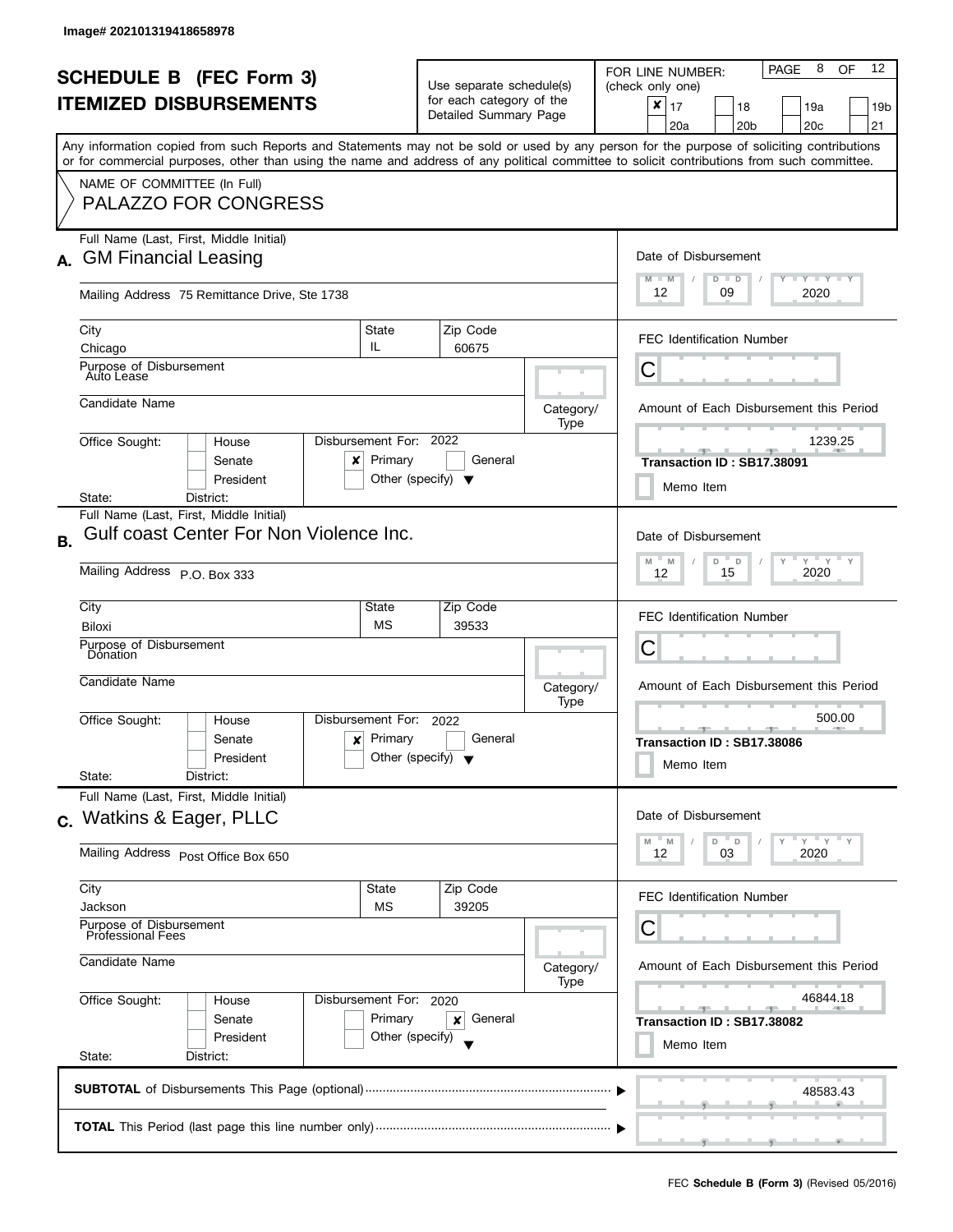|           | <b>SCHEDULE B (FEC Form 3)</b><br><b>ITEMIZED DISBURSEMENTS</b>                                                                                                                                          |                                                                                   | Use separate schedule(s)<br>for each category of the<br>Detailed Summary Page |                      |                   | 9<br>12<br><b>PAGE</b><br>OF<br>FOR LINE NUMBER:<br>(check only one)<br>$\boldsymbol{x}$<br>17<br>18<br>19a<br>19b<br>20a<br>20 <sub>b</sub><br>20c<br>21 |  |  |
|-----------|----------------------------------------------------------------------------------------------------------------------------------------------------------------------------------------------------------|-----------------------------------------------------------------------------------|-------------------------------------------------------------------------------|----------------------|-------------------|-----------------------------------------------------------------------------------------------------------------------------------------------------------|--|--|
|           | or for commercial purposes, other than using the name and address of any political committee to solicit contributions from such committee.<br>NAME OF COMMITTEE (In Full)<br><b>PALAZZO FOR CONGRESS</b> |                                                                                   |                                                                               |                      |                   | Any information copied from such Reports and Statements may not be sold or used by any person for the purpose of soliciting contributions                 |  |  |
| А.        | Full Name (Last, First, Middle Initial)<br>Watkins & Eager, PLLC<br>Mailing Address Post Office Box 650                                                                                                  | Date of Disbursement<br>$T - Y = Y + Y$<br>$M - M$<br>$D$ $D$<br>12<br>03<br>2020 |                                                                               |                      |                   |                                                                                                                                                           |  |  |
|           | City<br>Jackson                                                                                                                                                                                          | State<br><b>MS</b>                                                                |                                                                               | Zip Code<br>39205    |                   | <b>FEC Identification Number</b>                                                                                                                          |  |  |
|           | Purpose of Disbursement<br>Professional Fees                                                                                                                                                             |                                                                                   |                                                                               |                      |                   | Ĉ                                                                                                                                                         |  |  |
|           | Candidate Name                                                                                                                                                                                           |                                                                                   |                                                                               |                      | Category/<br>Type | Amount of Each Disbursement this Period                                                                                                                   |  |  |
|           | Office Sought:<br>House<br>Senate<br>President                                                                                                                                                           | Disbursement For: 2020<br>Primary<br>Other (specify) $\blacktriangledown$         |                                                                               | x<br>General         |                   | 14629.43<br>Transaction ID: SB17.38083<br>Memo Item                                                                                                       |  |  |
| <b>B.</b> | State:<br>District:<br>Full Name (Last, First, Middle Initial)<br>WinCo Fundraising LLC _<br><b>Mailing Address</b><br>700 Pennsylvania Ave SE                                                           |                                                                                   |                                                                               |                      |                   | Date of Disbursement<br>$Y$ $Y$ $Y$<br>M<br>D<br>M<br>D<br>Y<br>30<br>2020<br>11                                                                          |  |  |
|           | Ste2056<br>City<br>Washington                                                                                                                                                                            | State<br>DC                                                                       | Zip Code<br>20003                                                             |                      |                   | FEC Identification Number                                                                                                                                 |  |  |
|           | Purpose of Disbursement<br>Consultant-Fundraiser                                                                                                                                                         |                                                                                   |                                                                               |                      |                   | С                                                                                                                                                         |  |  |
|           | Candidate Name                                                                                                                                                                                           |                                                                                   |                                                                               |                      | Category/<br>Type | Amount of Each Disbursement this Period                                                                                                                   |  |  |
|           | Office Sought:<br>House<br>Senate<br>President<br>State:<br>District:                                                                                                                                    | Disbursement For:<br>Primary<br>Other (specify) $\blacktriangledown$              |                                                                               | 2020<br>General<br>X |                   | 2017.95<br>_______________________________<br>Transaction ID: SB17.38081<br>Memo Item                                                                     |  |  |
|           | Full Name (Last, First, Middle Initial)<br>$c.$ WinCo Fundraising LLC $\_$                                                                                                                               |                                                                                   |                                                                               |                      |                   | Date of Disbursement                                                                                                                                      |  |  |
|           | Mailing Address 700 Pennsylvania Ave SE<br>Ste2056                                                                                                                                                       |                                                                                   |                                                                               |                      |                   | $Y^{\perp}Y$<br>D<br>D<br>M<br>M<br>2020<br>12<br>15                                                                                                      |  |  |
|           | City<br>Washington                                                                                                                                                                                       | State<br>DC                                                                       |                                                                               | Zip Code<br>20003    |                   | <b>FEC Identification Number</b>                                                                                                                          |  |  |
|           | Purpose of Disbursement<br>Consultant - Fundraiser<br>Candidate Name                                                                                                                                     | С<br>Amount of Each Disbursement this Period<br>Category/                         |                                                                               |                      |                   |                                                                                                                                                           |  |  |
|           | Office Sought:<br>Disbursement For: 2020<br>House<br>Senate<br>President<br>State:<br>District:                                                                                                          | 5575.60<br>Transaction ID: SB17.38088<br>Memo Item                                |                                                                               |                      |                   |                                                                                                                                                           |  |  |
|           |                                                                                                                                                                                                          |                                                                                   |                                                                               |                      |                   | 22222.98                                                                                                                                                  |  |  |
|           |                                                                                                                                                                                                          |                                                                                   |                                                                               |                      |                   |                                                                                                                                                           |  |  |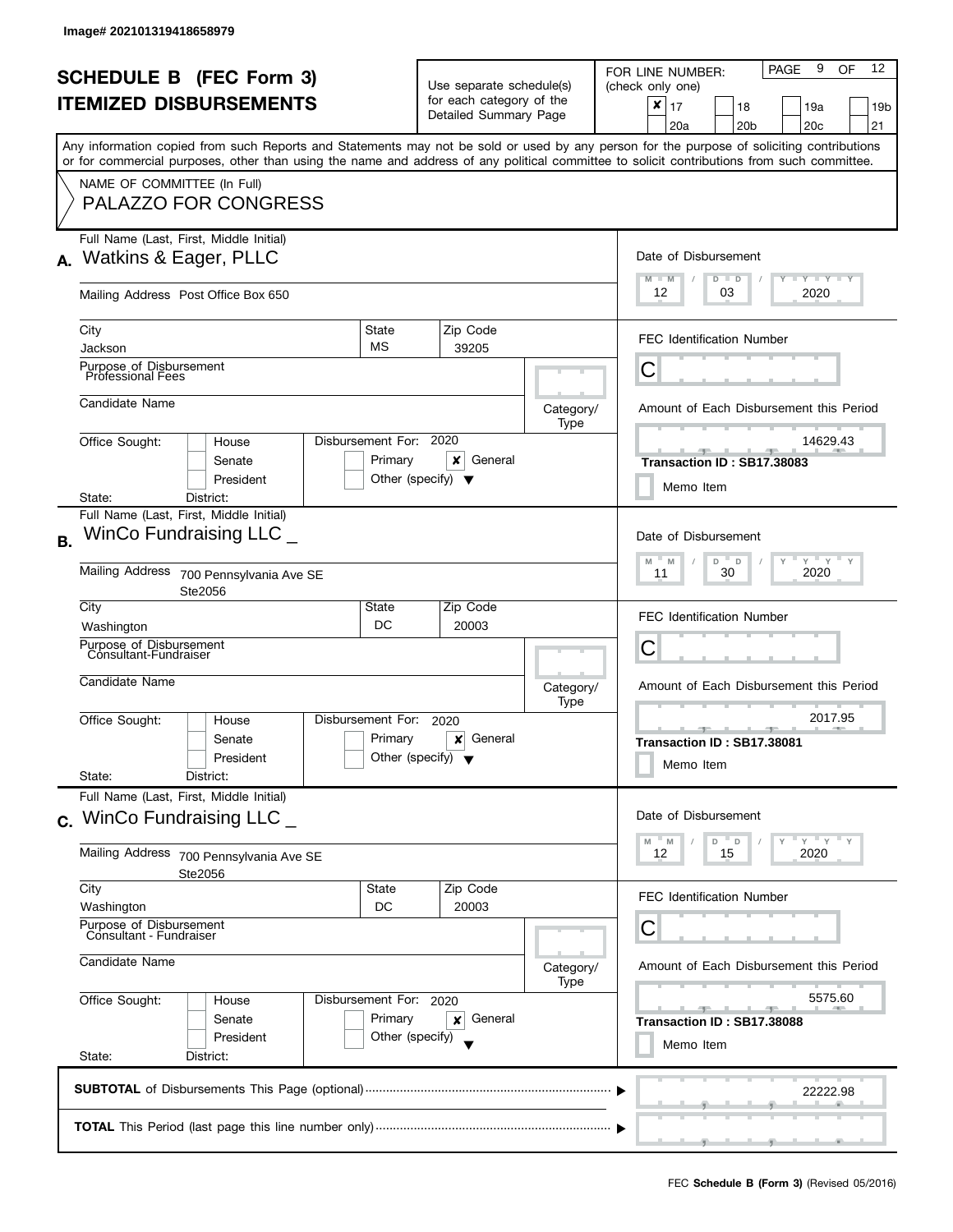| <b>SCHEDULE B (FEC Form 3)</b><br><b>ITEMIZED DISBURSEMENTS</b>                     |                                                    |                                                                                                       |                                                               |                              | Use separate schedule(s)<br>for each category of the         |                                  | 10 OF<br>12<br>PAGE<br>FOR LINE NUMBER:<br>(check only one)<br>$\boldsymbol{x}$<br>17<br>18<br>19a<br>19 <sub>b</sub>                                                                                                                                                                   |  |  |  |
|-------------------------------------------------------------------------------------|----------------------------------------------------|-------------------------------------------------------------------------------------------------------|---------------------------------------------------------------|------------------------------|--------------------------------------------------------------|----------------------------------|-----------------------------------------------------------------------------------------------------------------------------------------------------------------------------------------------------------------------------------------------------------------------------------------|--|--|--|
|                                                                                     |                                                    |                                                                                                       |                                                               |                              | Detailed Summary Page                                        |                                  | 20a<br>20 <sub>b</sub><br>20 <sub>c</sub><br>21                                                                                                                                                                                                                                         |  |  |  |
|                                                                                     |                                                    |                                                                                                       |                                                               |                              |                                                              |                                  | Any information copied from such Reports and Statements may not be sold or used by any person for the purpose of soliciting contributions<br>or for commercial purposes, other than using the name and address of any political committee to solicit contributions from such committee. |  |  |  |
|                                                                                     | NAME OF COMMITTEE (In Full)                        | <b>PALAZZO FOR CONGRESS</b>                                                                           |                                                               |                              |                                                              |                                  |                                                                                                                                                                                                                                                                                         |  |  |  |
|                                                                                     |                                                    | Full Name (Last, First, Middle Initial)<br>$\lambda$ . WinCo Fundraising LLC $\overline{\phantom{a}}$ | Date of Disbursement<br>$M - M$<br>$T - Y = T - Y$<br>$D$ $D$ |                              |                                                              |                                  |                                                                                                                                                                                                                                                                                         |  |  |  |
|                                                                                     |                                                    | Mailing Address 700 Pennsylvania Ave SE<br>Ste2056                                                    |                                                               |                              |                                                              |                                  | 12<br>2020<br>15                                                                                                                                                                                                                                                                        |  |  |  |
|                                                                                     | City<br>Washington                                 |                                                                                                       |                                                               | <b>State</b><br>DC           | Zip Code<br>20003                                            |                                  | <b>FEC Identification Number</b>                                                                                                                                                                                                                                                        |  |  |  |
|                                                                                     | Purpose of Disbursement<br>Consultant - Fundraiser |                                                                                                       |                                                               |                              |                                                              |                                  | Ĉ                                                                                                                                                                                                                                                                                       |  |  |  |
|                                                                                     | Candidate Name                                     |                                                                                                       |                                                               |                              |                                                              | Category/<br>Type                | Amount of Each Disbursement this Period                                                                                                                                                                                                                                                 |  |  |  |
|                                                                                     | Office Sought:                                     | House<br>Senate<br>President                                                                          |                                                               | Disbursement For:<br>Primary | 2020<br>x<br>General<br>Other (specify) $\blacktriangledown$ |                                  | 7202.25<br>Transaction ID: SB17.38089<br>Memo Item                                                                                                                                                                                                                                      |  |  |  |
|                                                                                     | State:                                             | District:<br>Full Name (Last, First, Middle Initial)                                                  |                                                               |                              |                                                              |                                  |                                                                                                                                                                                                                                                                                         |  |  |  |
| В.                                                                                  | Mailing Address                                    |                                                                                                       |                                                               |                              |                                                              |                                  | Date of Disbursement<br>$Y = Y + Y$<br>D<br>D                                                                                                                                                                                                                                           |  |  |  |
|                                                                                     | City<br><b>State</b><br>Zip Code                   |                                                                                                       |                                                               |                              |                                                              |                                  |                                                                                                                                                                                                                                                                                         |  |  |  |
|                                                                                     |                                                    |                                                                                                       |                                                               |                              |                                                              | <b>FEC Identification Number</b> |                                                                                                                                                                                                                                                                                         |  |  |  |
|                                                                                     | Purpose of Disbursement                            |                                                                                                       |                                                               |                              |                                                              |                                  | С                                                                                                                                                                                                                                                                                       |  |  |  |
|                                                                                     | Candidate Name                                     |                                                                                                       |                                                               |                              |                                                              | Category/<br>Type                | Amount of Each Disbursement this Period                                                                                                                                                                                                                                                 |  |  |  |
|                                                                                     | Office Sought:<br>State:                           | House<br>Senate<br>President<br>District:                                                             |                                                               | Disbursement For:<br>Primary | General<br>Other (specify) $\blacktriangledown$              |                                  | 48.<br>Memo Item                                                                                                                                                                                                                                                                        |  |  |  |
|                                                                                     |                                                    | Full Name (Last, First, Middle Initial)                                                               |                                                               |                              |                                                              |                                  |                                                                                                                                                                                                                                                                                         |  |  |  |
| C.                                                                                  |                                                    |                                                                                                       |                                                               |                              |                                                              |                                  | Date of Disbursement<br>D<br>D                                                                                                                                                                                                                                                          |  |  |  |
|                                                                                     | <b>Mailing Address</b>                             |                                                                                                       |                                                               |                              |                                                              |                                  |                                                                                                                                                                                                                                                                                         |  |  |  |
|                                                                                     | City                                               |                                                                                                       |                                                               | State                        | Zip Code                                                     |                                  | <b>FEC Identification Number</b>                                                                                                                                                                                                                                                        |  |  |  |
| Purpose of Disbursement                                                             |                                                    |                                                                                                       |                                                               |                              |                                                              |                                  | С                                                                                                                                                                                                                                                                                       |  |  |  |
| Candidate Name<br>Office Sought:<br>Disbursement For:<br>House<br>Primary<br>Senate |                                                    |                                                                                                       |                                                               |                              |                                                              | Category/<br>Type                | Amount of Each Disbursement this Period                                                                                                                                                                                                                                                 |  |  |  |
|                                                                                     |                                                    |                                                                                                       |                                                               |                              | General                                                      |                                  | --                                                                                                                                                                                                                                                                                      |  |  |  |
|                                                                                     | State:                                             | President<br>District:                                                                                |                                                               | Other (specify)              |                                                              |                                  | Memo Item                                                                                                                                                                                                                                                                               |  |  |  |
|                                                                                     |                                                    |                                                                                                       |                                                               |                              |                                                              |                                  | 7202.25                                                                                                                                                                                                                                                                                 |  |  |  |
|                                                                                     |                                                    |                                                                                                       |                                                               |                              |                                                              |                                  | 100747.67                                                                                                                                                                                                                                                                               |  |  |  |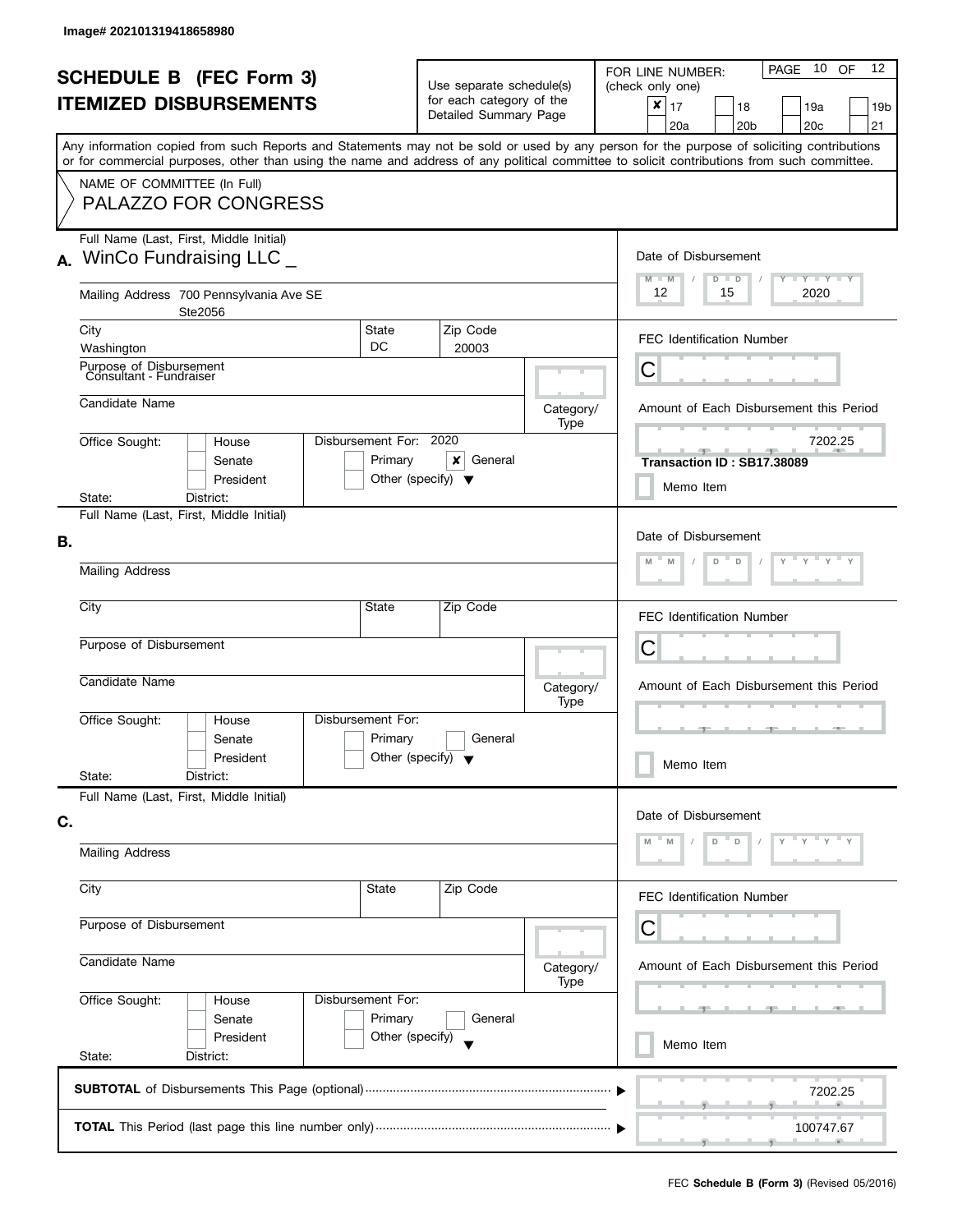| <b>SCHEDULE D (FEC Form 3)</b>                                   |           |                     | (Use separate         | <b>PAGE</b><br>11<br>OF<br>12<br>FOR LINE NUMBER: |  |
|------------------------------------------------------------------|-----------|---------------------|-----------------------|---------------------------------------------------|--|
| <b>DEBTS AND OBLIGATIONS</b>                                     |           | schedule(s)         |                       |                                                   |  |
|                                                                  |           | for each            | (check only one)<br>9 |                                                   |  |
| <b>Excluding Loans</b>                                           |           |                     | numbered line)        | $\pmb{\times}$<br>10                              |  |
| NAME OF COMMITTEE (In Full)                                      |           |                     |                       |                                                   |  |
| <b>PALAZZO FOR CONGRESS</b>                                      |           |                     |                       |                                                   |  |
| A. Full Name (Last, First, Middle Initial) of Debtor or Creditor |           |                     |                       | Nature of Debt (Purpose):                         |  |
| <b>American Express</b>                                          |           | Credit Card charges |                       |                                                   |  |
| <b>Mailing Address</b><br>P.O. Box 650448                        |           |                     |                       |                                                   |  |
| City                                                             | State     | Zip Code            |                       |                                                   |  |
| Dallas                                                           | <b>TX</b> | 75265               |                       |                                                   |  |
| Outstanding Balance Beginning This Period                        |           |                     |                       | Transaction ID: SD10.38133                        |  |
| 0.00                                                             |           |                     |                       |                                                   |  |
| Amount Incurred This Period                                      |           | Payment This Period |                       | Outstanding Balance at Close of This Period       |  |
|                                                                  |           |                     |                       |                                                   |  |
| 948.64                                                           |           | 0.00                |                       | 948.64                                            |  |
| B. Full Name (Last, First, Middle Initial) of Debtor or Creditor |           |                     |                       | Nature of Debt (Purpose):                         |  |
| <b>Innovative Advertising LLC</b>                                |           |                     | Consultant-Media      |                                                   |  |
| <b>Mailing Address</b><br>4250 Highway 22                        |           |                     |                       |                                                   |  |
| Suite 7<br>City                                                  | State     | Zip Code            |                       |                                                   |  |
| Mandeville                                                       | LA        | 70471               |                       |                                                   |  |
|                                                                  |           |                     |                       |                                                   |  |
| Outstanding Balance Beginning This Period                        |           |                     |                       | Transaction ID: SD10.17541                        |  |
|                                                                  |           |                     |                       |                                                   |  |
| 5000.00                                                          |           |                     |                       |                                                   |  |
| Amount Incurred This Period                                      |           | Payment This Period |                       | Outstanding Balance at Close of This Period       |  |
| 0.00                                                             |           | 0.00                |                       | 2500.00                                           |  |
|                                                                  |           |                     |                       |                                                   |  |
| C. Full Name (Last, First, Middle Initial) of Debtor or Creditor |           |                     |                       | Nature of Debt (Purpose):                         |  |
|                                                                  |           |                     |                       |                                                   |  |
| <b>Mailing Address</b>                                           |           |                     |                       |                                                   |  |
| City                                                             | State     | Zip Code            |                       |                                                   |  |
| Outstanding Balance Beginning This Period                        |           |                     |                       |                                                   |  |
|                                                                  |           |                     |                       |                                                   |  |
|                                                                  |           |                     |                       |                                                   |  |
| Amount Incurred This Period                                      |           | Payment This Period |                       | Outstanding Balance at Close of This Period       |  |
|                                                                  |           |                     |                       |                                                   |  |
|                                                                  |           |                     |                       | 3448.64                                           |  |
|                                                                  |           |                     |                       |                                                   |  |
| 2)                                                               |           |                     |                       | 3448.64                                           |  |
|                                                                  |           |                     |                       | 0.00                                              |  |